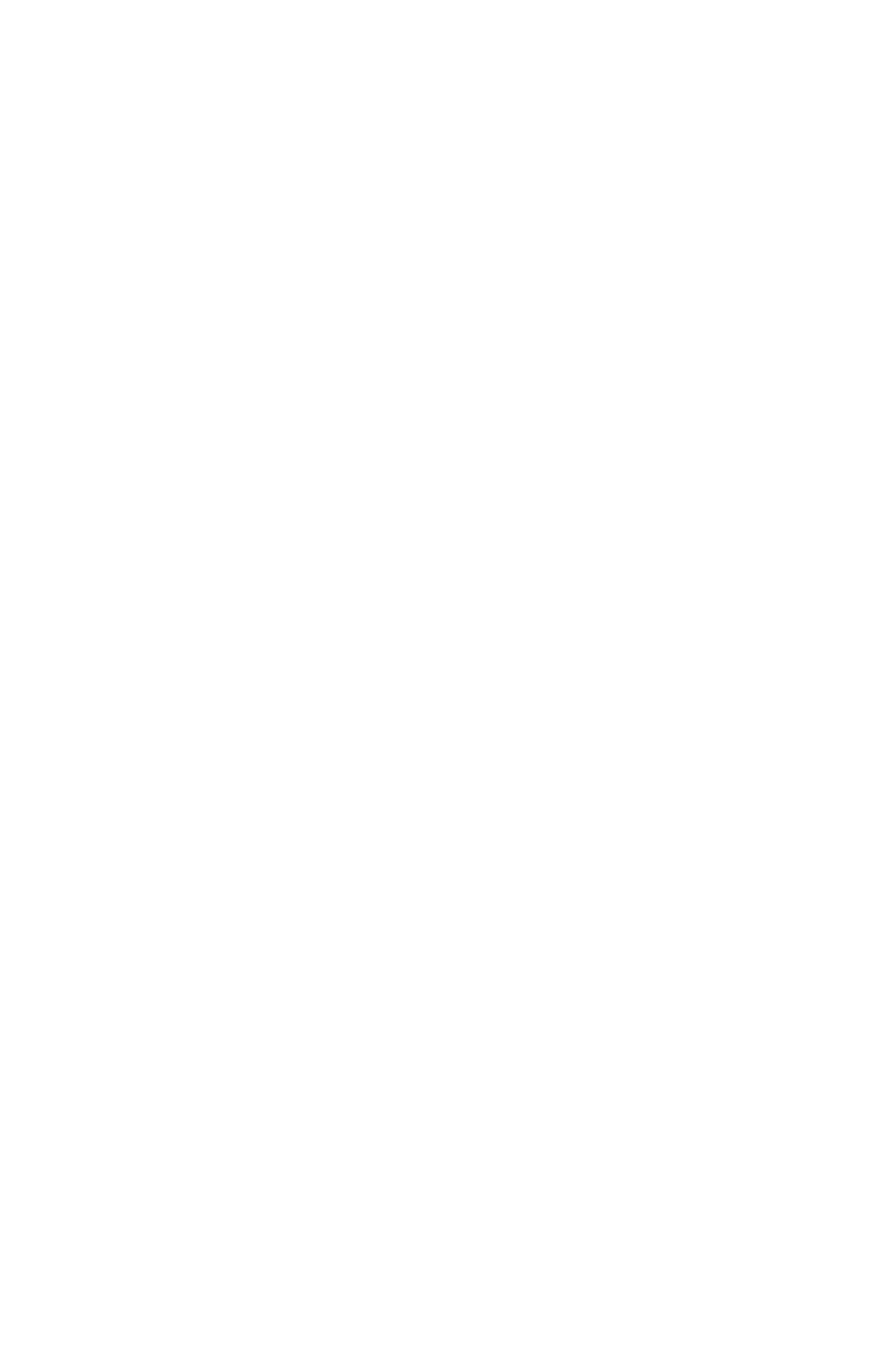#### INSTRUCTIONS TO OBTAIN PROPER OPERATION OF THE BOILER



- *DO NOT SET FIRE VISUALLY.*
- *DO NOT START THE BURNER UNLESS ALL CLEAN-OUT DOORS ARE SECURED IN PLACE.*
- *DO NOT ATTEMPT TO START THE BURNER WHEN EXCESS OIL HAS ACCUMULATED, WHEN THE UNIT IS FULL OF VAPOR, OR WHEN THE COMBUSTION CHAMBER IS VERY HOT.*

Instruments are the only reliable method to determine proper air adjustments. An improperly adjusted burner causes soot and high fuel bills because of incomplete combustion of the fuel oil. This in turn may require excessive boiler maintenance, service costs, and in some instances, house cleaning or redecorating. A competent service mechanic should be consulted to make the proper adjustments with a smoke tester, CO<sub>2</sub> indicator and draft gauge. Bacharach or Dwyer test kits include these instruments.

A 1/4" diameter slot is provided in the inspection cover plate to take draft readings in the combustion chamber. A  $\frac{1}{4}$  diameter hole will be required in the flue pipe between the boiler and barometric damper (if used) to take draft, CO $_{_2}$ , smoke and temperature readings. Adjust air shutter on oil burner to obtain a "trace" of smoke. Measure CO $_{\tiny 2}$  at this point. Increase air adjustment to lower CO $_{\tiny 2}$ approximately one (1) percent. Check to ensure zero (0) smoke and correct draft is obtained for the unit installed (reference the Boiler Installation Manual for correct draft settings). If the proper draft can not be maintained, changes and/or modifications may be required in the venting or the chimney.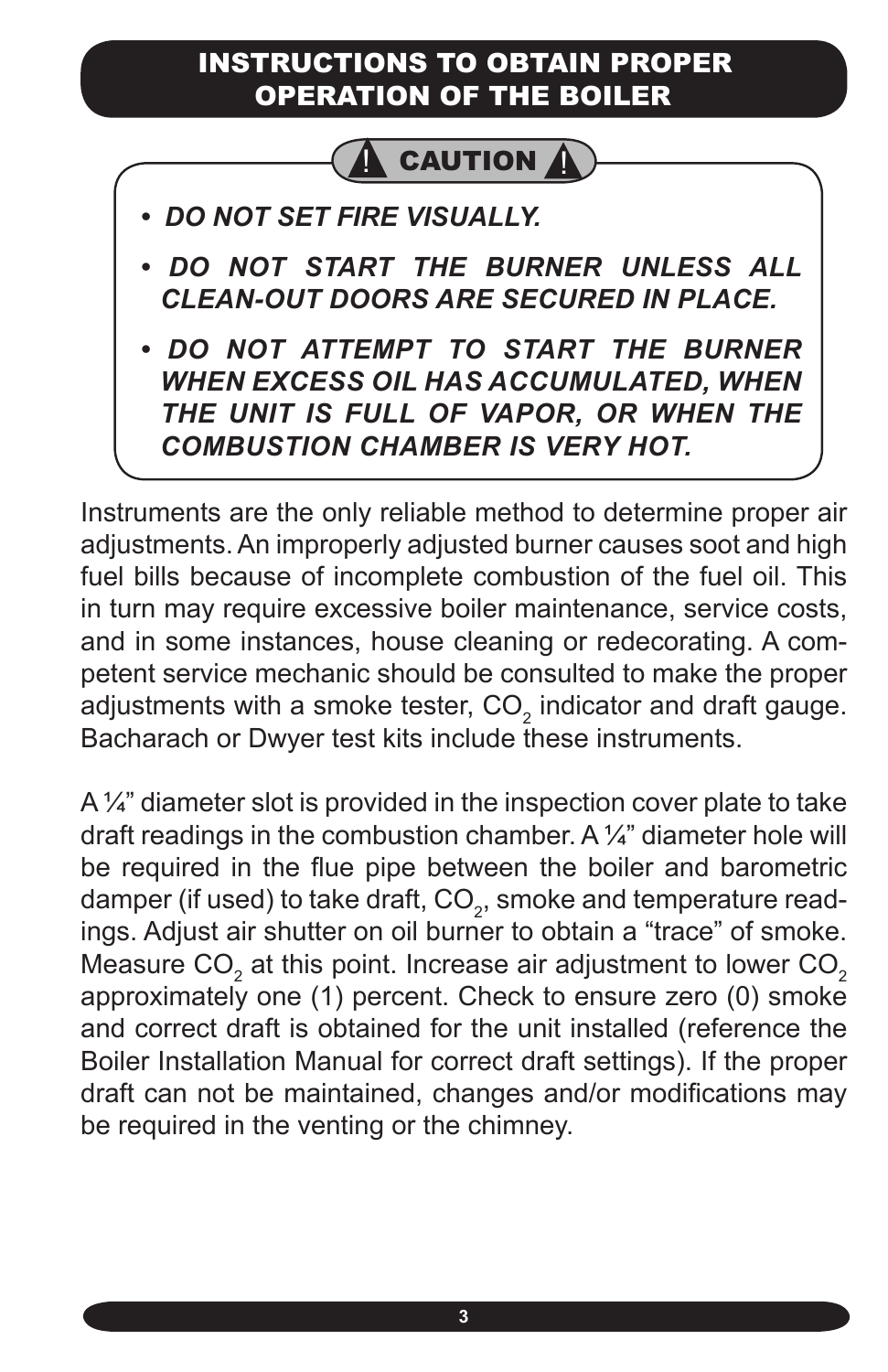#### SHUTTING DOWN THE BOILER FOR EXTENDED PERIODS OF TIME

## **CAUTION**

*ALWAYS KEEP THE OIL SUPPLY VALVE SHUT OFF IF THE BURNER IS SHUT DOWN FOR AN EXTENDED PERIOD OF TIME.*

- Always turn off electrical power to the boiler via the field installed fused disconnect switch if the boiler is shut down for an extended period of time.
- When restarting the boiler from an extended shutdown, follow the Operating Instructions in the Installation Manual and Operating Instructions.

## GENERAL MAINTENANCE DURING OPERATION

The following preventative maintenance should be performed by a qualified service technician annually prior to the heating season.

Preventative maintenance of an oil fired boiler reduces operating costs. The boiler and vent pipe should be inspected for accumulation of soot or scale deposits periodically but at least once every year before the start of each heating season. When soot is present on the section walls and flue ways, improper combustion will result, causing additional sooting and scaling until flue ways are completely closed.

Periodic inspection and tightening of the tank-less heater/cover plate bolts, if applicable, will reduce the risk of leaks.

# **WARNING**

*ALWAYS DISCONNECT POWER TO THE BOILER WITH THE EMERGENCY POWER ISOLATION SWITCH WHEN SERVICING THE BOILER. THE EMERGENCY POWER ISOLATION SWITCH IS FIELD INSTALLED AND SHOULD BE WITHIN 5 FEET OF THE BOILER.*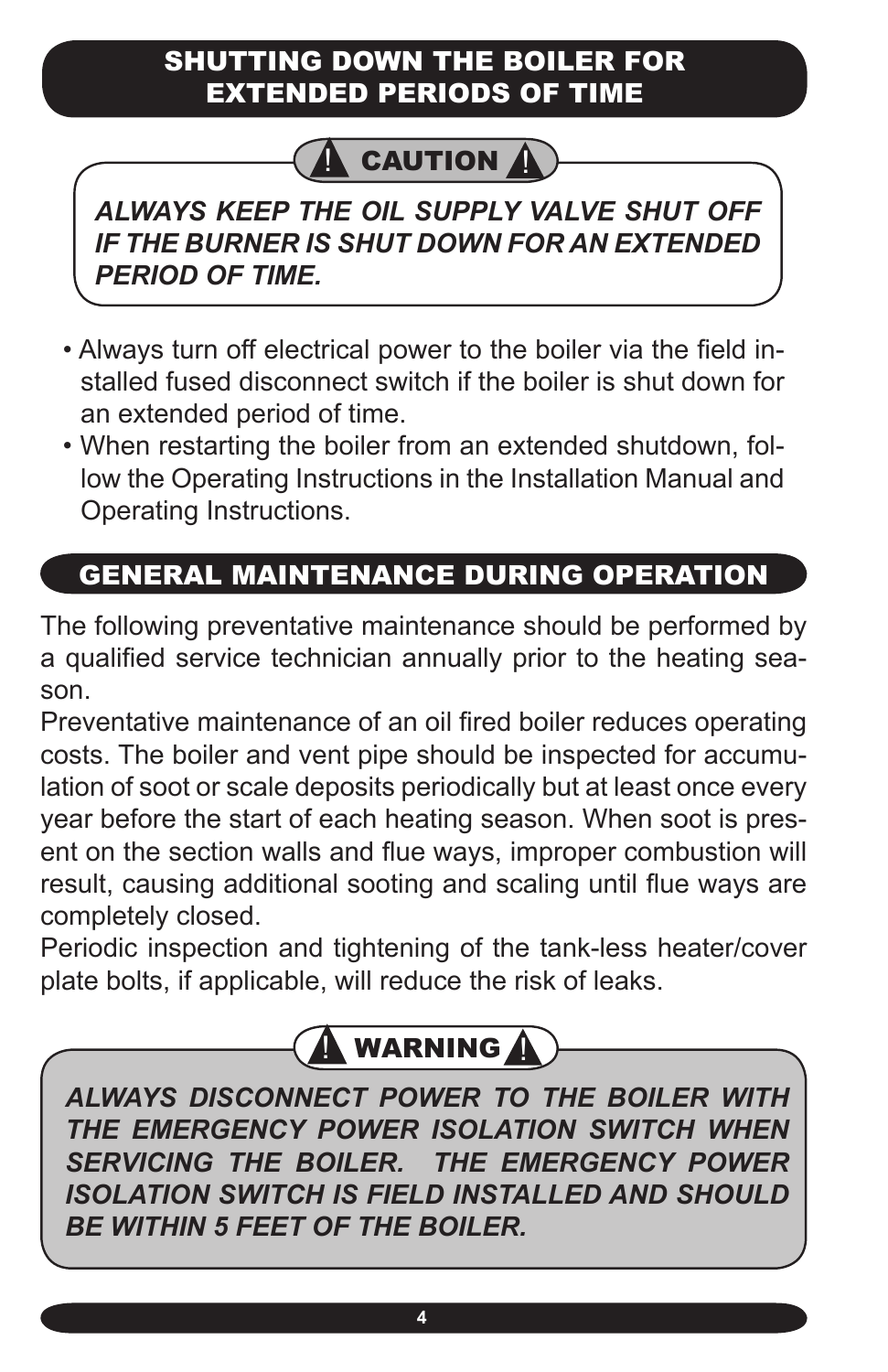### OIL BURNER MAINTENANCE

- 1. *Oil Burner Motor –* Add two-three drops of non-detergent electric motor oil to each oil cup located at the front and rear of the motor. Excessive oiling will shorten the life expectancy of the motor.
- 2. *Fuel Filter* This should be replaced so as to prevent contaminated fuel from reaching the nozzle. A partially blocked fuel filter can cause premature failure of the fuel pump unit.
- 3. *Fuel Pump Unit –* Replace pump screen and clean pump unit to maintain reliable fuel delivery to the nozzle.
- 4. *Ignition Electrodes* Clean and adjust as per manufacturer's recommendations, so as to maintain reliable ignition of the oil.
- 5. *Nozzle –* Replace annually as to maintain safe and reliable combustion efficiency.
- 6. *Fan and Blower Housing –* These must be kept clean, free of dirt, lint and oil so as to maintain the proper amount of air the fuel requires to burn.

## BOILER CLEANING INSTRUCTIONS

- 1. Shut off all electrical power to the boiler/burner and shut off fuel supply
- 2. Remove the sheet metal smoke pipe from the tip of the boiler. Inspect vent pipe and/or chimney for signs of corrosion and deterioration. Clean base of chimney or vent pipe. Remove top jacket panel.
- 4. Remove the flue collector top.
- 5. Inspect the gasket on the underside of the flue collector and replace as necessary.
- 6. Remove the burner. Service the burner per burner manufacturer's instructions.
- 7. Inspect the combustion chamber and fire door insulation for cracking and deterioration. If there are any signs of cracking or deterioration, replace before reassembling the boiler.
- 8. Remove soot from fireside surfaces by brushing diagonally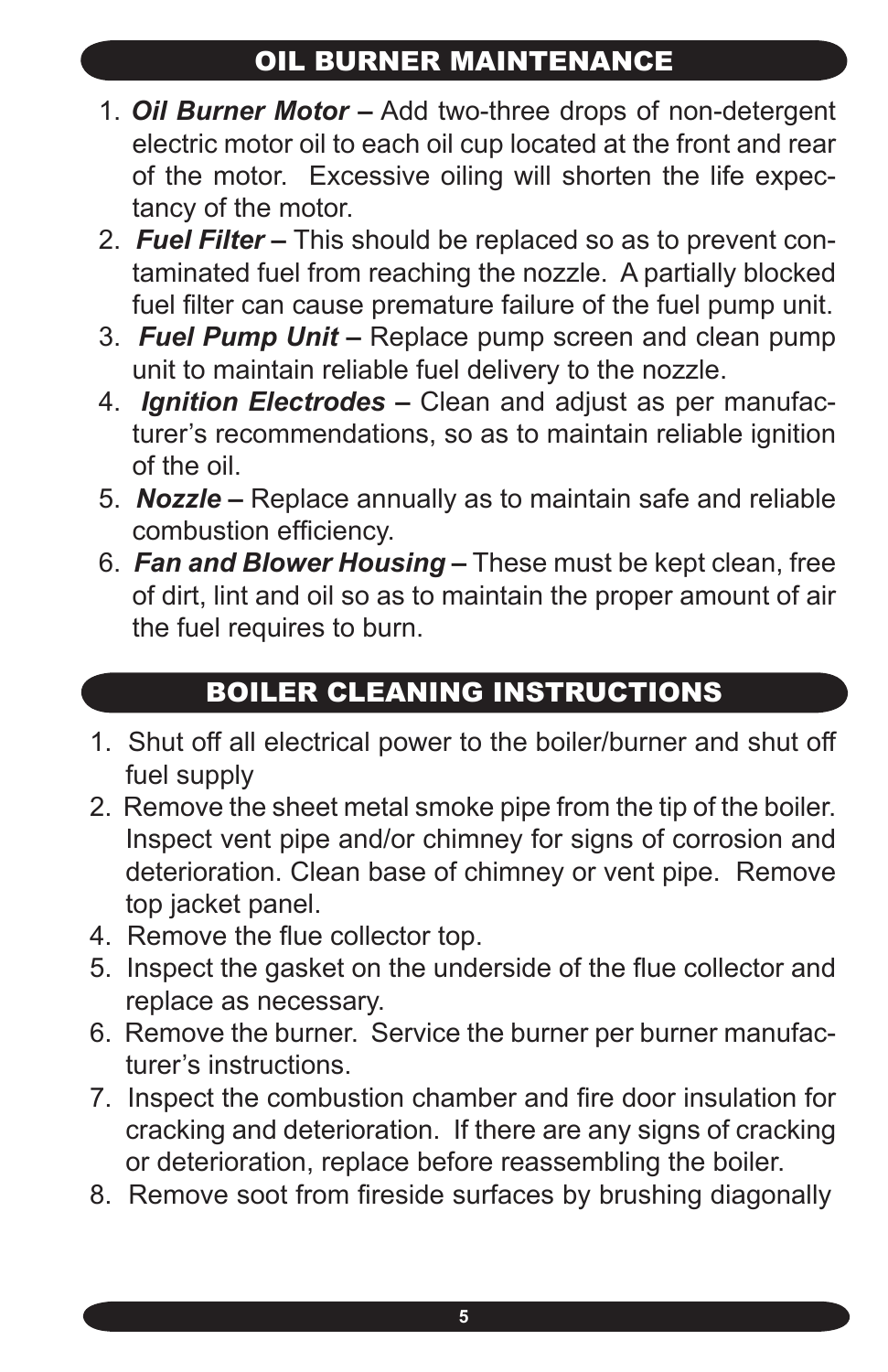### OIL BURNER MAINTENANCE

through the flue passages. Care should be taken so as not to damage the combustion chamber with the flue brush.

- 9. Use caution when vacuuming in the chamber area. Damage to chamber could result.
- 10. Reinstall the burner.
- 11. Reinstall the flue collector.
- 12. Reinstall the top jacket panel. Reconnect the flue pipe.
- 13. Reconnect the electrical and fuel supplies.
- 14. Fire the burner, checking for proper combustion using combustion test equipment, making adjustments as necessary.
- 15. Ensure that all safety controls and operating controls are functioning properly.

#### INSTRUCTIONS FOR BLOW DOWN OF A STEAM BOILER

Before blowing down the boiler, fill it to the water line. Turn in burner and allow five pounds of steam pressure to build up. Run a temporary connection from one of the drain valves to a nearby sewer. Connect to a drain valve on the opposite end of the boiler from the feed water inlet, if possible. Shut off the oil burner, open drain valve and blow down the entire contents of boiler.

# . WARNING  $\boldsymbol{\varLambda}$

## *WATER WILL BE BOILING HOT.*

Allow boiler to thoroughly cool and slowly refill to water line. Repeat as many times as required until blow off water is clear. Owner should blow down boiler at least once each month of the heating season.

Contact a qualified service technician before remodeling, for annual service/maintenance, before extended periods of shutdown, and before start-up.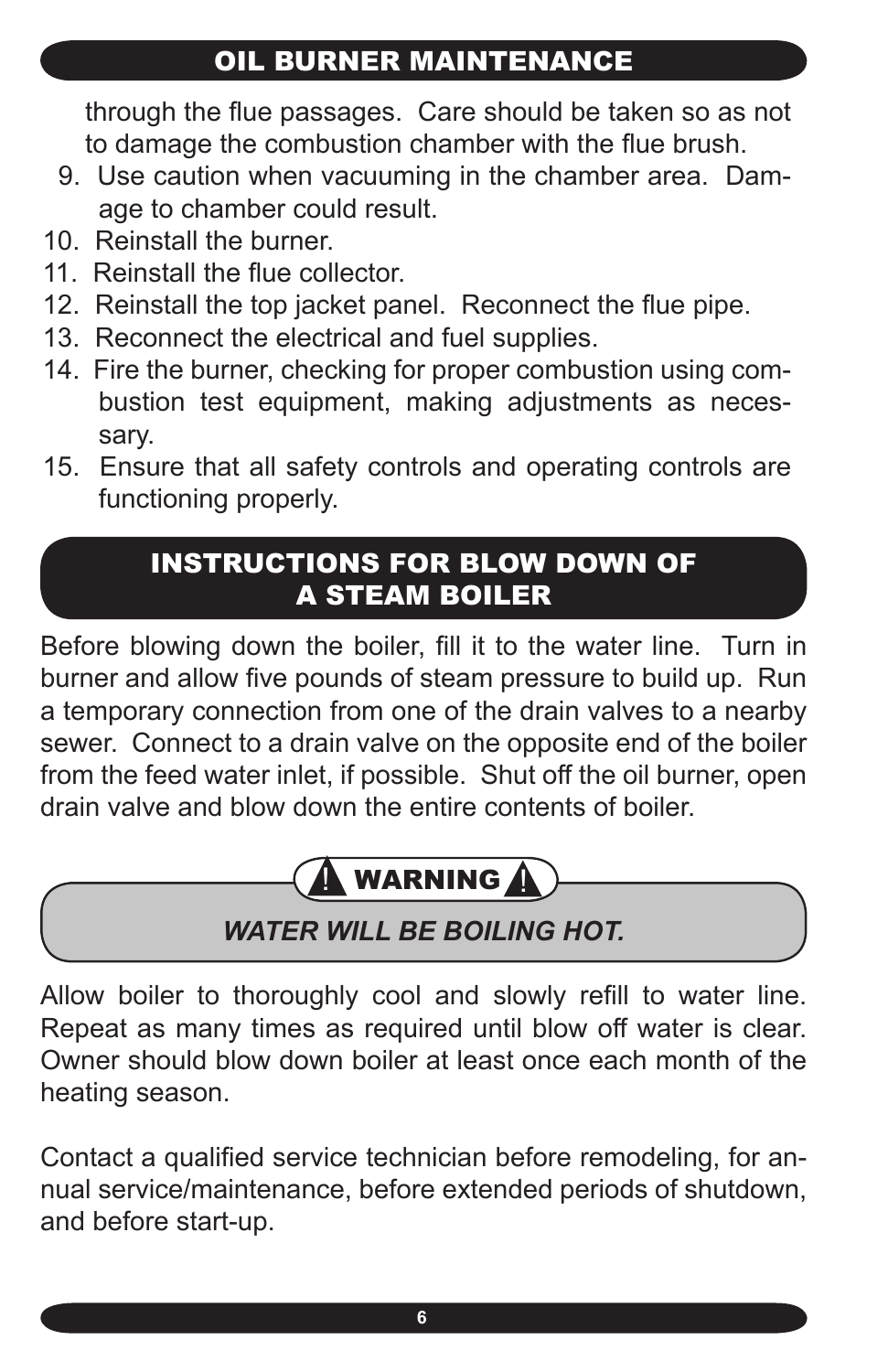#### HOMEOWNER AND OPERATOR INSTRUCTIONS

## $\bigwedge$  CAUTION  $\bigwedge$

#### *DO NOT TAMPER WITH THE UNIT OR CONTROLS – CALL YOUR QUALIFIED SERVICE TECHNICIAN.*

#### Service Personnel Information

Name:\_\_\_\_\_\_\_\_\_\_\_\_\_\_\_\_\_\_\_\_\_\_\_\_\_\_\_\_\_\_\_\_\_\_\_\_\_\_\_\_\_\_

Address: \_\_\_\_\_\_\_\_\_\_\_\_\_\_\_\_\_\_\_\_\_\_\_\_\_\_\_\_\_\_\_\_\_\_\_\_\_\_\_\_

Telephone Number: \_\_\_\_\_\_\_\_\_\_\_\_\_\_\_\_\_\_\_\_\_\_\_\_\_\_\_\_\_\_\_